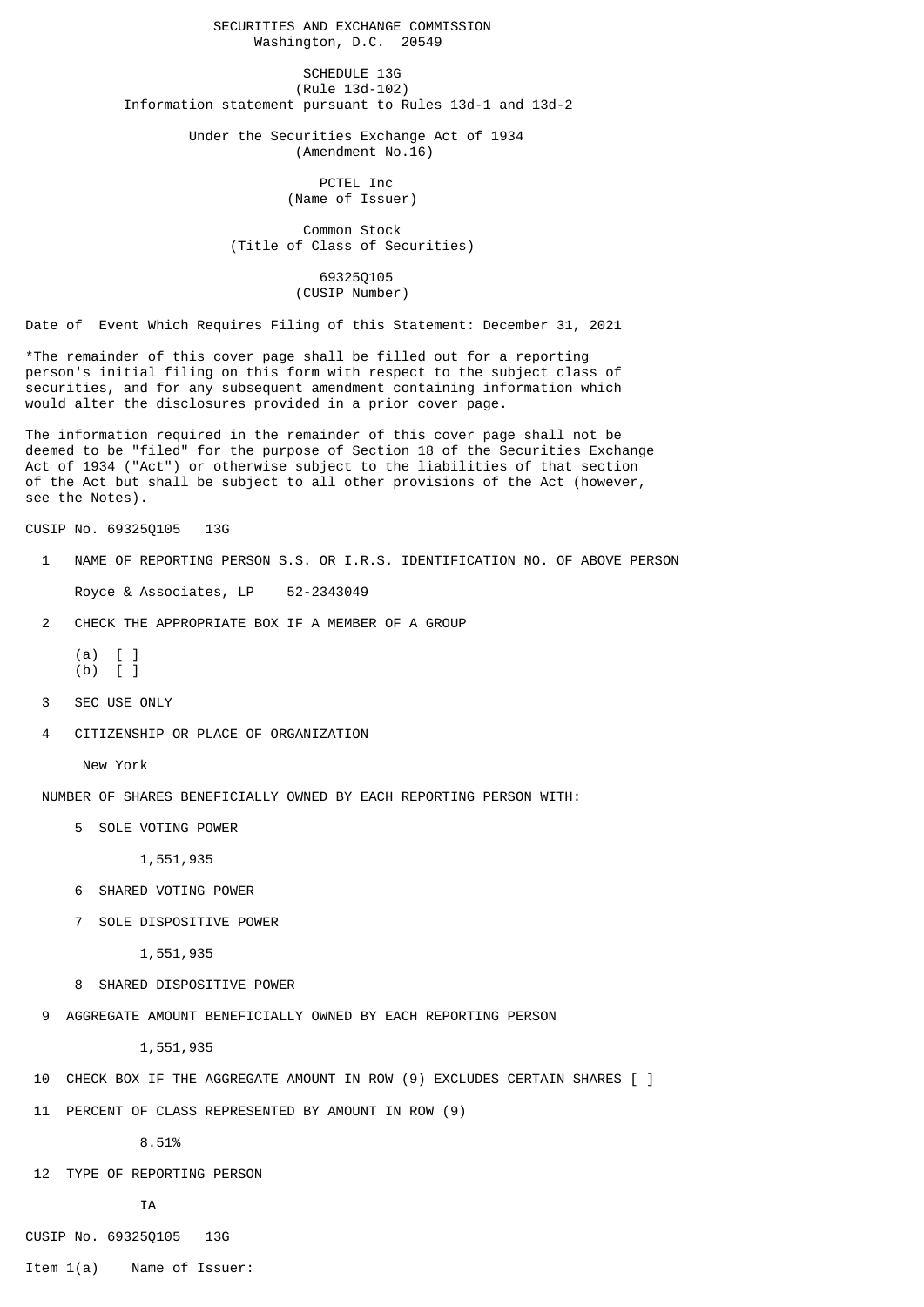PCTEL Inc

Item 1(b) Address of Issuer's Principal Executive Offices:

 Chief Financial Officer 471 Brighton Drive Bloomingdale, IL 60108

- Item 2(a) Name of Persons Filing: Royce & Associates, LP
- Item 2(b) Address of Principal Business Office, or, if None, Residence: 745 Fifth Avenue, New York, NY 10151
- Item 2(c) Citizenship:

New York Corporation

- Item 2(d) Title of Class of Securities: Common Stock
- Item 2(e) CUSIP Number:

69325Q105

- Item 3 If this statement is filed pursuant to rules 13d-1(b), or 13d- 2(b), check whether the person filing is a:
	- (a) [ ] Broker or Dealer registered under Section 15 of the Act
	- (b) [ ] Bank as defined in Section 3(a)(6) of the Act
	- (c)  $\lceil$  ] Insurance Company as defined in Section 3(a)(19) of the Act
	- (d) [ ] Investment Company registered under Section 8 of the Investment Company Act
	- (e) [X] Investment Adviser registered under Section 203 of the Investment Advisers Act of 1940
	- (f) [ ] Employee Benefit Plan, Pension Fund which is subject to the provisions of the Employee Retirement Income Security Act of 1974 or Endowment Fund
	- (g)  $\lceil$  ] Parent Holding Company, in accordance with Rule 13d-1 (b)(ii)(G)
	- (h) [ ] Group
- CUSIP No. 69325Q105 13G

## Item 4 Ownership

 The securities reported herein are beneficially owned by one or more registered investment companies or other managed accounts that are investment management clients of Royce & Associates, LP ("RALP"), an indirect majority owned subsidiary of Franklin Resources, Inc.("FRI"). When an investment management contract (including a sub advisory agreement) delegates to RALP investment discretion or voting power over the securities held in the investment advisory accounts that are subject to that agreement, FRI treats RALP as having sole investment discretion or voting authority, as the case may be, unless the agreement specifies otherwise. Accordingly, RALP reports on Schedule 13G that it has sole investment discretion and voting authority over the securities covered by any such investment management agreement, unless otherwise noted in this Item 4. As a result, for purposes of Rule 13d 3 under the Act, RALP may be deemed to be the beneficial owner of the securities reported in this Schedule 13G.

 Beneficial ownership by investment management subsidiaries and other affiliates of FRI is being reported in conformity with the guidelines articulated by the SEC staff in Release No. 34 39538 (January 12, 1998) relating to organizations, such as FRI, where related entities exercise voting and investment powers over the securities being reported independently from each other. The voting and investment powers held by RALP are exercised independently from FRI (RALP's parent holding company) and from all other investment management subsidiaries of FRI (FRI, its affiliates and investment management subsidiaries other than RALP are, collectively, "FRI affiliates"). Furthermore, internal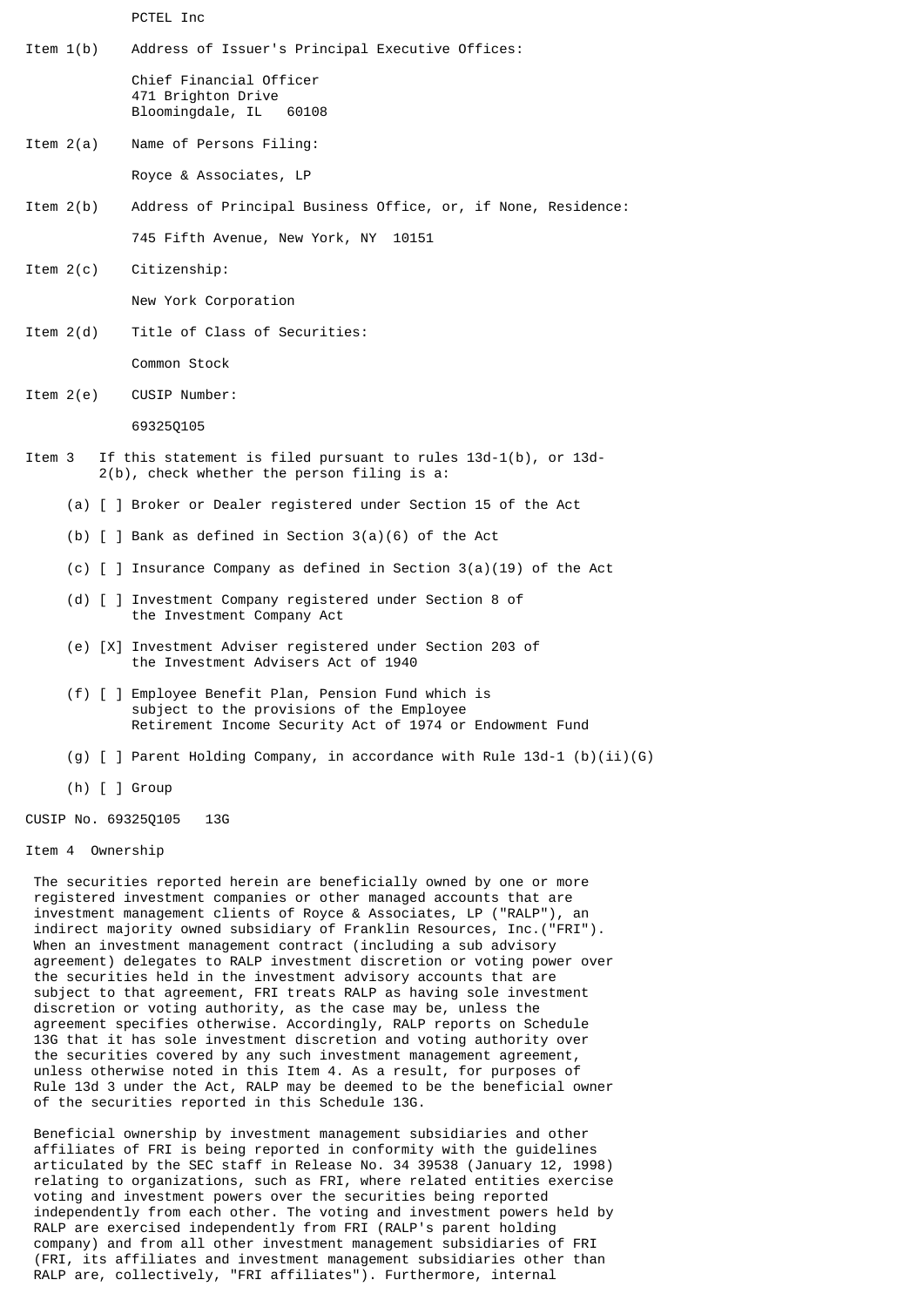policies and procedures of RALP and FRI affiliates establish informational barriers that prevent the flow between RALP and the FRI affiliates of information that relates to the voting and investment powers over the securities owned by their respective investment management clients. Consequently, RALP and the FRI affiliates report the securities over which they hold investment and voting power separately from each other for purposes of Section 13 of the Act.

 Charles B. Johnson and Rupert H. Johnson, Jr. (the "Principal Shareholders") each own in excess of 10% of the outstanding common stock of FRI and are the principal stockholders of FRI. However, because RALP exercises voting and investment powers on behalf of its investment management clients independently of FRI affiliates, beneficial ownership of the securities reported by RALP is not attributed to the Principal Shareholders. RALP disclaims any pecuniary interest in any of the securities reported in this Schedule 13G. In addition, the filing of this Schedule 13G on behalf of RALP should not be construed as an admission that it is, and it disclaims that it is, the beneficial owner, as defined in Rule 13d 3, of any of such securities.

 Furthermore, RALP believes that it is not a "group" with FRI affiliates, the Principal Shareholders, or their respective affiliates within the meaning of Rule 13d 5 under the Act and that none of them is otherwise required to attribute to any other the beneficial ownership of the securities held by such person or by any persons or entities for whom or for which RALP or the FRI affiliates provide investment management services.

(a) Amount Beneficially Owned:

1,551,935

(b) Percent of Class:

8.51%

- (c) Number of shares as to which such person has:
	- (i) sole power to vote or to direct the vote

1,551,935

\_\_\_\_\_\_\_\_\_\_

\_\_\_\_\_\_\_\_\_\_

- (ii) shared power to vote or to direct the vote
- (iii) sole power to dispose or to direct the disposition of 1,551,935
- (iv) shared power to dispose or to direct the disposition of
- Item 5 Ownership of Five Percent or Less of a Class. [ ]
- Item 6 Ownership of More than Five Percent on Behalf of Another Person.

 Various Accounts managed by Royce & Associates, LP, have the right to receive or the power to direct the receipt of dividends from, or the proceeds from the sale of shares of the issuer.

 The interest of one account, Royce Opportunity Fund an investment company registered under the Investment Company Act of 1940 and managed by Royce & Associates, LP, amounted to 1,000,593 shares or 5.49% of the total shares outstanding.

Item 7 Identification and Classification of the Subsidiary Which Acquired The Security Being Reported on by the Parent Holding Company.

NOT APPLICABLE

Item 8 Identification and Classification of Members of the Group.

NOT APPLICABLE

Item 9 Notice of Dissolution of Group.

NOT APPLICABLE

CUSIP No. 69325Q105 13G